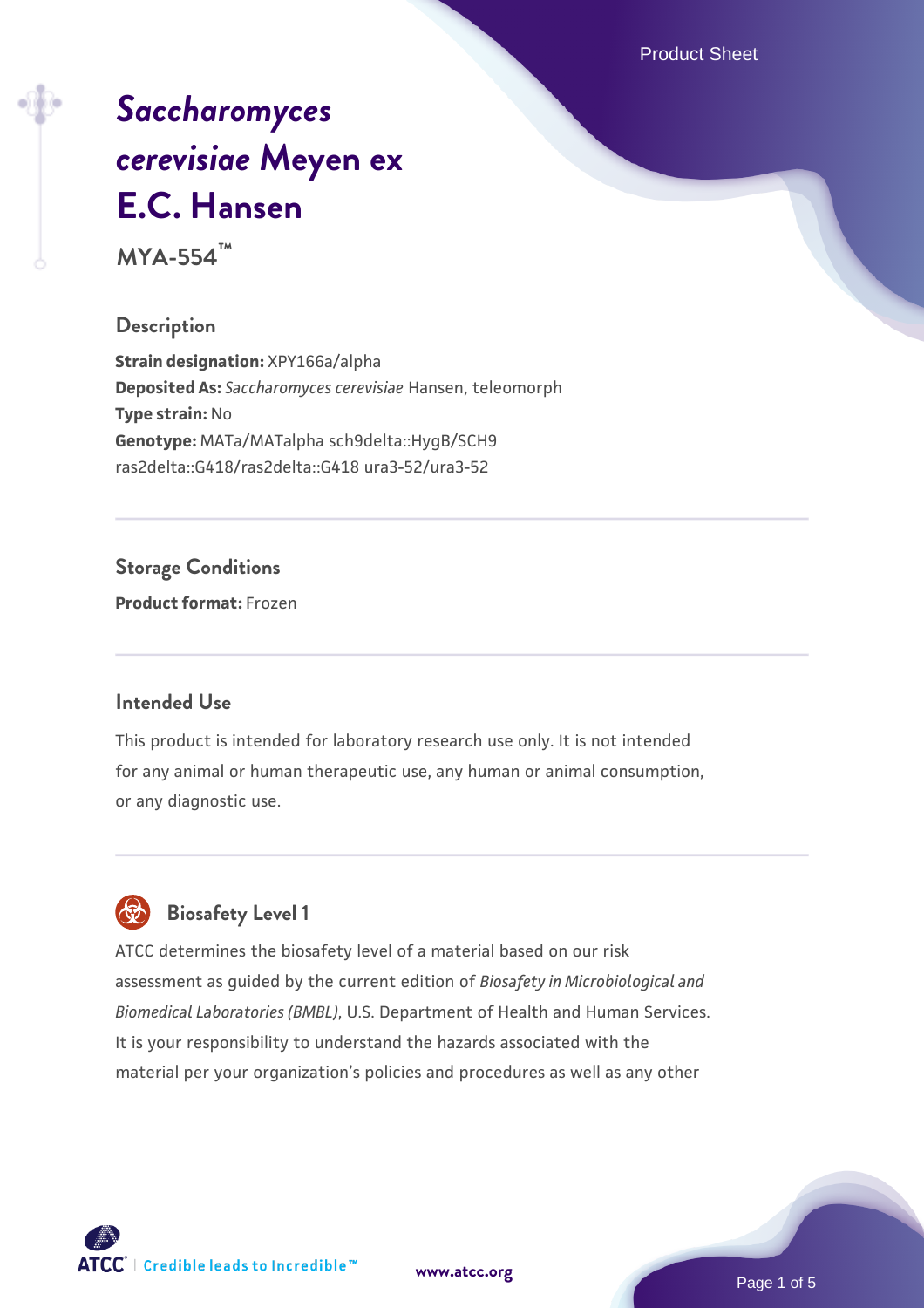### **[Saccharomyces cerevisiae](https://www.atcc.org/products/mya-554)** [Meyen ex E.C. Hansen](https://www.atcc.org/products/mya-554) **MYA-554**

applicable regulations as enforced by your local or national agencies.

ATCC highly recommends that appropriate personal protective equipment is always used when handling vials. For cultures that require storage in liquid nitrogen, it is important to note that some vials may leak when submersed in liquid nitrogen and will slowly fill with liquid nitrogen. Upon thawing, the conversion of the liquid nitrogen back to its gas phase may result in the vial exploding or blowing off its cap with dangerous force creating flying debris. Unless necessary, ATCC recommends that these cultures be stored in the vapor phase of liquid nitrogen rather than submersed in liquid nitrogen.

### **Certificate of Analysis**

For batch-specific test results, refer to the applicable certificate of analysis that can be found at www.atcc.org.

### **Growth Conditions**

**Medium:**  [ATCC Medium 1245: YEPD](https://www.atcc.org/-/media/product-assets/documents/microbial-media-formulations/1/2/4/5/atcc-medium-1245.pdf?rev=705ca55d1b6f490a808a965d5c072196) **Temperature:** 25°C

### **Material Citation**

If use of this material results in a scientific publication, please cite the material in the following manner: *Saccharomyces cerevisiae* Meyen ex E.C. Hansen (ATCC MYA-554)



**[www.atcc.org](http://www.atcc.org)**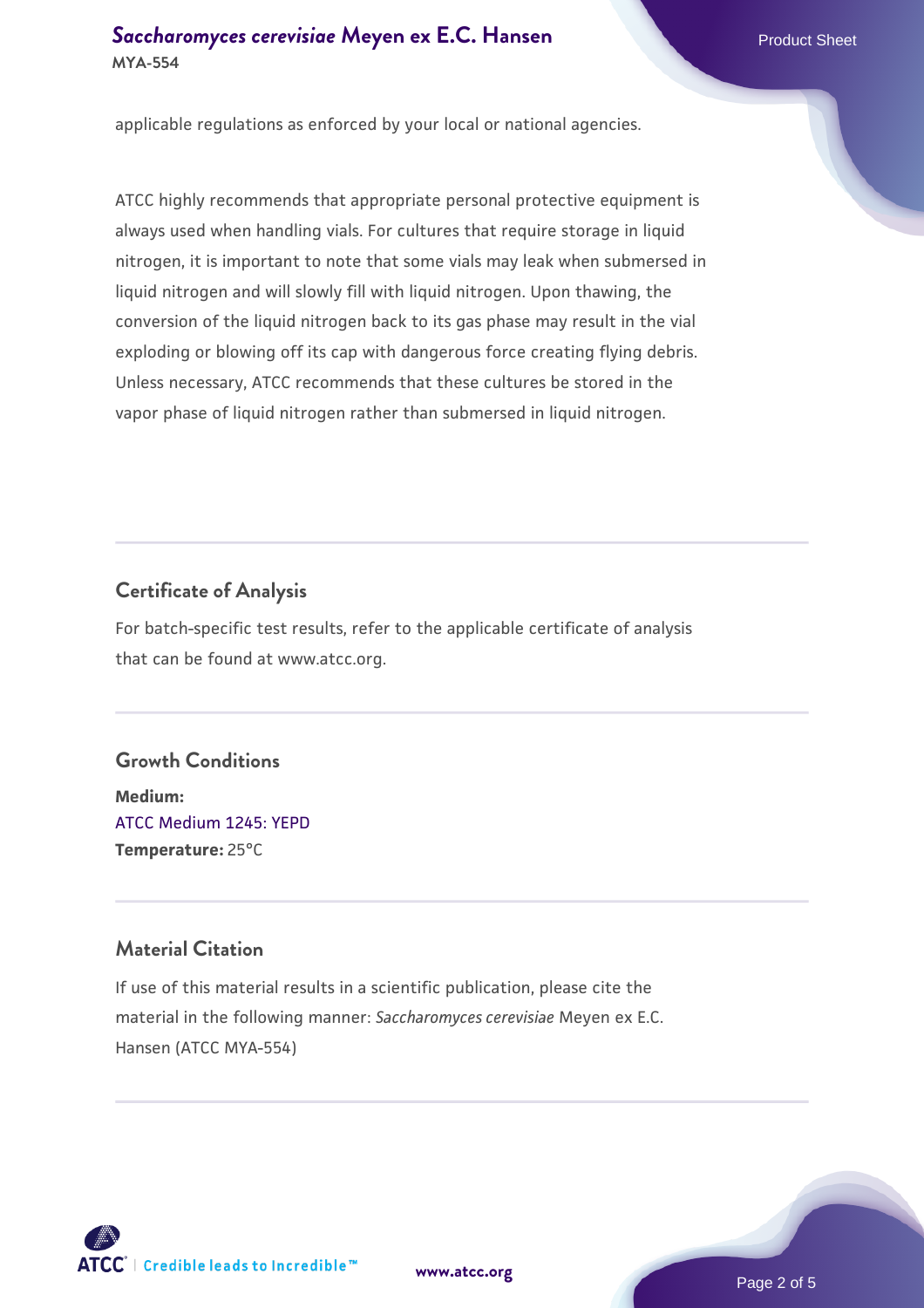## **[Saccharomyces cerevisiae](https://www.atcc.org/products/mya-554)** [Meyen ex E.C. Hansen](https://www.atcc.org/products/mya-554)

**MYA-554**

### **References**

References and other information relating to this material are available at www.atcc.org.

### **Warranty**

The product is provided 'AS IS' and the viability of ATCC® products is warranted for 30 days from the date of shipment, provided that the customer has stored and handled the product according to the information included on the product information sheet, website, and Certificate of Analysis. For living cultures, ATCC lists the media formulation and reagents that have been found to be effective for the product. While other unspecified media and reagents may also produce satisfactory results, a change in the ATCC and/or depositor-recommended protocols may affect the recovery, growth, and/or function of the product. If an alternative medium formulation or reagent is used, the ATCC warranty for viability is no longer valid. Except as expressly set forth herein, no other warranties of any kind are provided, express or implied, including, but not limited to, any implied warranties of merchantability, fitness for a particular purpose, manufacture according to cGMP standards, typicality, safety, accuracy, and/or noninfringement.

### **Disclaimers**

This product is intended for laboratory research use only. It is not intended for any animal or human therapeutic use, any human or animal consumption, or any diagnostic use. Any proposed commercial use is prohibited without a license from ATCC.

While ATCC uses reasonable efforts to include accurate and up-to-date information on this product sheet, ATCC makes no warranties or representations as to its accuracy. Citations from scientific literature and

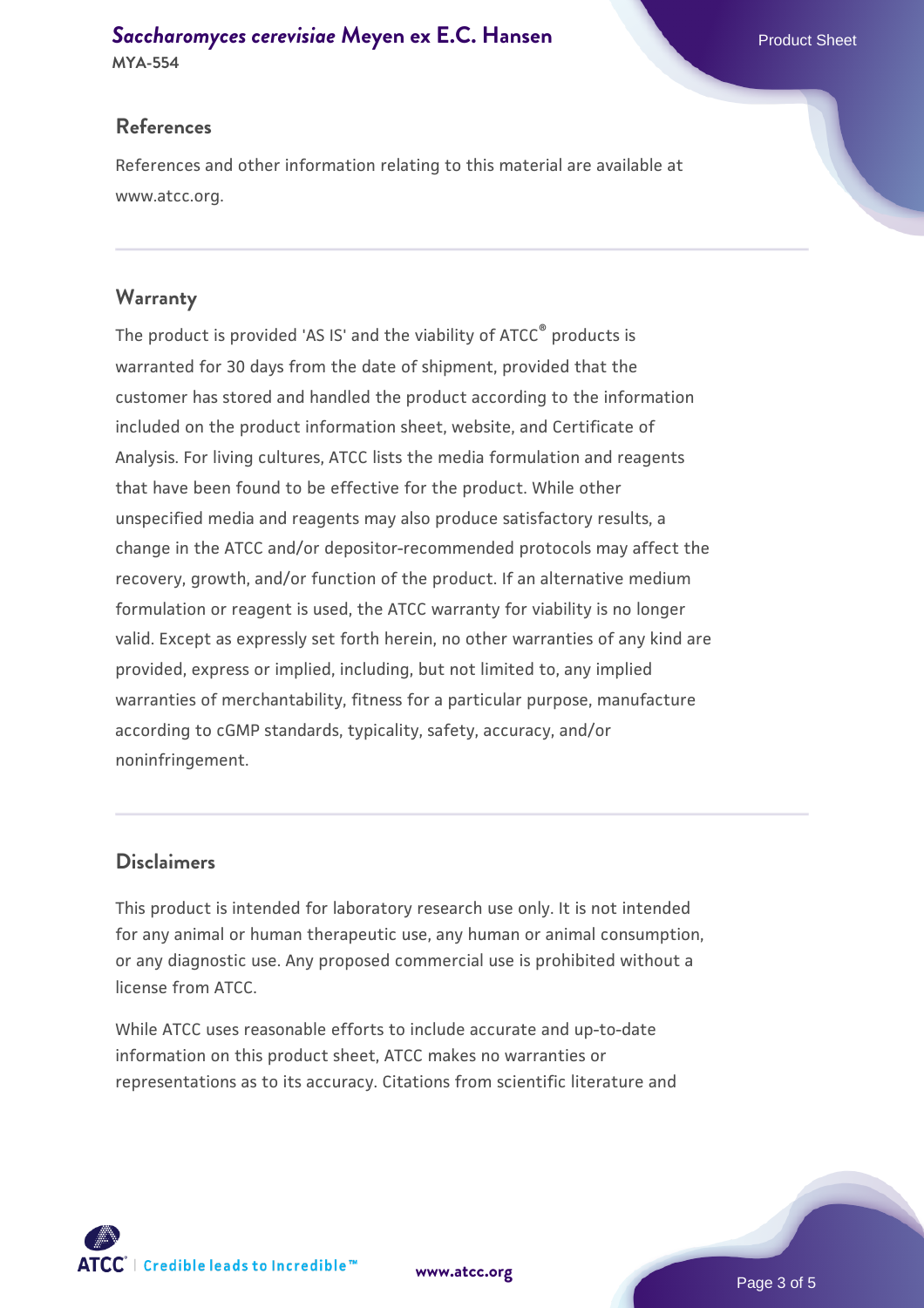patents are provided for informational purposes only. ATCC does not warrant that such information has been confirmed to be accurate or complete and the customer bears the sole responsibility of confirming the accuracy and completeness of any such information.

This product is sent on the condition that the customer is responsible for and assumes all risk and responsibility in connection with the receipt, handling, storage, disposal, and use of the ATCC product including without limitation taking all appropriate safety and handling precautions to minimize health or environmental risk. As a condition of receiving the material, the customer agrees that any activity undertaken with the ATCC product and any progeny or modifications will be conducted in compliance with all applicable laws, regulations, and guidelines. This product is provided 'AS IS' with no representations or warranties whatsoever except as expressly set forth herein and in no event shall ATCC, its parents, subsidiaries, directors, officers, agents, employees, assigns, successors, and affiliates be liable for indirect, special, incidental, or consequential damages of any kind in connection with or arising out of the customer's use of the product. While reasonable effort is made to ensure authenticity and reliability of materials on deposit, ATCC is not liable for damages arising from the misidentification or misrepresentation of such materials.

Please see the material transfer agreement (MTA) for further details regarding the use of this product. The MTA is available at www.atcc.org.

### **Copyright and Trademark Information**

© ATCC 2021. All rights reserved. ATCC is a registered trademark of the American Type Culture Collection.

#### **Revision**

This information on this document was last updated on 2021-05-20



**[www.atcc.org](http://www.atcc.org)**